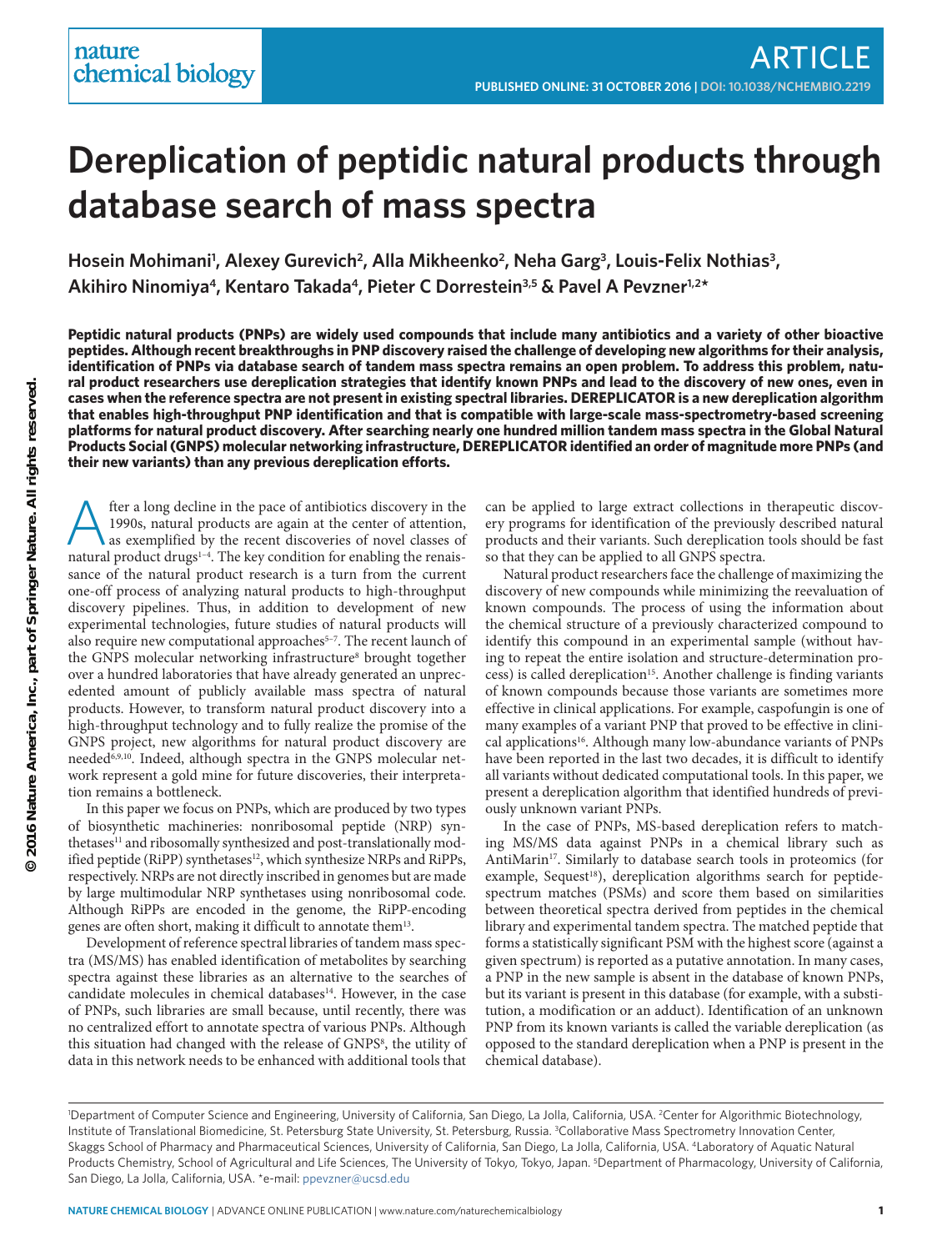This description hides many details that make PNP identification difficult. First, in difference from peptides analyzed in traditional proteomics (that are assembled from 20 proteinogenic amino acids), PNPs are assembled from hundreds of amino acids. Second, PNP architectures are not limited to linear peptides but include cyclic, branched-cyclic and even more complex configurations. Third, although there was large effort invested in analyzing statistical significance of PSMs in traditional proteomics, methods for evaluating statistical significance of PNPs are still in infancy. Fourth, search for substituted and modified variants of known PNPs requires complex, blind database searches<sup>19</sup> because the set of possible substitutions and modifications is not known in advance.

Previously developed dereplication approaches include NRP-Dereplication<sup>20</sup> algorithm for cyclic peptides and informatic search algorithm for natural products (iSNAP)<sup>21</sup> algorithm for both cyclic and branch-cyclic peptides. However, in difference from NRP-Dereplication, iSNAP does not perform variable dereplication. DEREPLICATOR overcame the limitations of both NRP-Dereplication (cyclic peptides only) and iSNAP (standard dereplication only) and further addressed the problem of evaluating the statistical significance (*P* values) of PSMs formed by PNPs. By applying spectral networks<sup>22,[23](#page-7-2)</sup> to perform variable dereplication, it enabled to our knowledge the first high-throughput PNP identification effort in the field of natural products that resulted in the discovery of many new variant PNPs.

# **RESULTS**

# **Outline of the DEREPLICATOR algorithm**

In **[Figure 1](#page-1-0)** and **Supplementary Figure 1**, we illustrate the DEREPLICATOR pipeline, which includes the following steps described in the Online Methods: (i) generating decoy database of PNPs, (ii) constructing theoretical spectra for all PNPs in the database, (iii) generating and scoring PSMs, (vi) computing *P* values of PSMs and generating the set of statistically significant PSMs, (v) computing false discovery rate (FDR), and (vi) enlarging the set of found PSMs through variable dereplication via spectral networks.

The concept of spectral networks<sup>22</sup> (also known as molecular networks<sup>[24](#page-7-4)</sup> when applied to metabolites and natural products) was introduced to reveal spectra of related peptides in a proteomic data set without knowing what these peptides are. Nodes in a spectral network correspond to spectra, and edges connect spectra that are generated from related peptides, for example, peptides differing by a single substitution, modification (such as oxidation, acetylation, methylation, etc.), or adduct (such as proton, sodium, potassium, etc.). Spectral networks enable variable dereplication of new variants of known PNPs via propagation of PSMs through a spectral networ[k25](#page-7-5) and allow one to generate a hypothesis regarding the nature of the structural relatedness of peptides represented by the spectra within the network. Spectral networks are well suited for analyzing PNPs because most PNPs form families of related peptides through biosynthetic promiscuity, incomplete biosynthetic processing, non-enzymatic reactions or mutations between different species (**Supplementary Results**, **Supplementary Fig. 2**).

# **Benchmarking DEREPLICATOR**

To benchmark DEREPLICATOR, we used the AntiMarin database[17](#page-6-11) to dereplicate all spectra from the following GNPS data sets*:* Spectra<sub>GNPS</sub> (all spectra in GNPS), Spectra<sub>4</sub> (four low-resolution GNPS data sets from *S. roseosporus*, *Bacillus* and *Pseudomonas* cultures, and two wild-type isolates), Spectra<sub>High</sub> (high-resolution GNPS data sets Spectra<sub>Fungi</sub>, Spectra<sub>Acti</sub>, Spectra<sub>Pseu</sub> and Spectra<sub>Cyan</sub> containing spectra from Fungi, Actinomycetales, Pseudomonas and Cyanobacteria, respectively), and  $Spectra_{\text{Acti36}}$  (36 subsets of the Spectra $_{\text{Acti}}$  data set that contain bacterial extracts from 36 strains with known genome). Details of these data sets and the number of





<span id="page-1-0"></span>**Figure 1 | DEREPLICATOR pipeline.** DEREPLICATOR pipeline includes the following steps: (i) generating decoy database of PNPs (ii) constructing theoretical spectra for all PNPs in the database, (iii) generating and scoring PSMs, (vi) computing *P* values of PSMs and generating the set of statistically significant PSMs, (v) computing false discovery rate, and (vi) enlarging the set of found PSMs through variable dereplication via spectral networks. Various steps related to target and decoy databases are shown in green and red boxes, respectively. Six peptides identified in target database and two peptides identified in decoy database are shown in green and red, respectively.

PNPs in various chemical databases are in **Supplementary Tables 1**  and **2**, and **Supplementary Figure 3**.

# **Analyzing statistical significance of identified PNPs**

The crucial element of any MS/MS database search is analysis of statistical significance by computing *P* values (for individual PSMs) and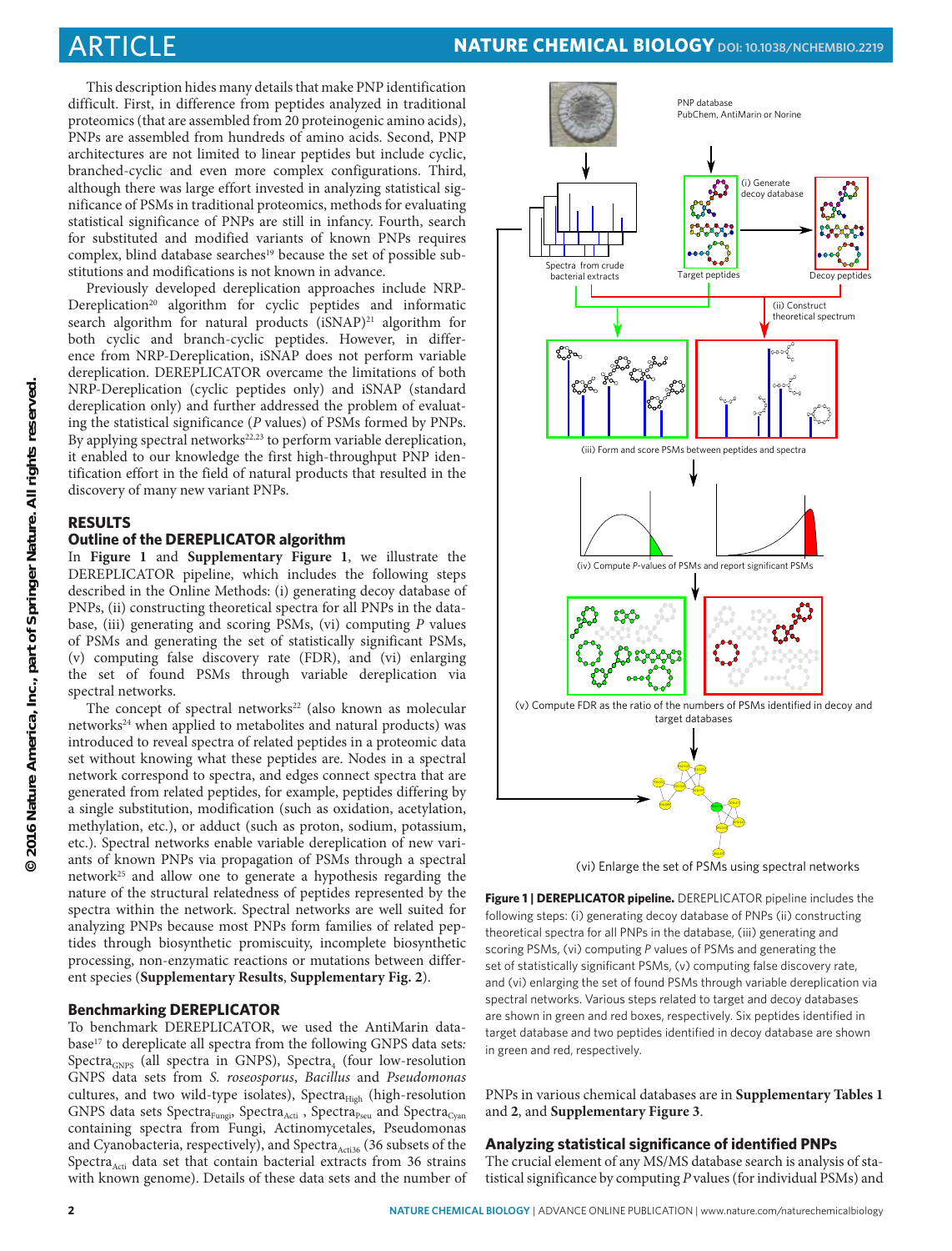

<span id="page-2-0"></span>**Figure 2 | Number of PSMs and peptides identified by DEREPLICATOR.** (**a**,**b**) For each *x* (shown as *P* value along the *x* axis), the plots show the number of identified PSMs or peptides with *P* values below *x*. Number of PSMs (**a**) and peptides (**b**) for the target AntiMarin and decoy databases in the search of Spectra<sub>4</sub>. 1,787 PSMs and 180 unique PNPs with P value below 10−13 were dereplicated via spectral networks. (**c**,**d**) Number of PSMs (**c**) and peptides (**d**) for the target AntiMarin and decoy databases in the search of Spectra<sub>GNPS</sub>. All searches were performed with the precursor mass tolerance 0.05 Da.

FDRs (for the entire set of identified PSMs). To compute *P* values, DEREPLICATOR uses the MS-DPR (mass spectrometry direct probability redistribution) algorithm<sup>26</sup>, motivated by a similar approach in particle physics. To compute the FDR, DEREPLICATOR uses the concept of decoy database and extends it to nonlinear peptides (Online Methods). We note that FDR in proteomics is estimated as the ratio of the numbers of identified PSMs (rather than peptides) in the decoy database and the target database. In this paper, we took a more conservative approach by reporting the ratio of the number of identified unique peptides in the decoy and the target database.

We analyzed the distribution of *P* values of PSMs and peptides identified by DEREPLICATOR in the search of Spectra $_4$ and Spectra<sub>GNPS</sub> against the target AntiMarin database and decoy database of the same size ([Fig. 2](#page-2-0)). For Spectra<sub>GNPS</sub> data set and *P* value threshold of 10<sup>-10</sup>, DEREPLICATOR identified 8,622 PSMs (150 unique peptides) in the target database and 22 PSMs (11 unique peptides) in the decoy database. This translates into 0.2% FDR at the PSM level and 7.3% FDR at the peptide level. The *P* value cutoff of 10−10 was two orders of magnitude more stringent than the median *P* value of the manually curated PNP spectra in the GNPS spectral library<sup>[8](#page-6-2)</sup>, the reference library of all annotated MS/MS data in GNPS. We thus project that hundreds of PNPs reported below represent a fraction of PNPs whose reference spectra have been already deposited to GNPS.

Although none of the decoy PSMs in the Spectra<sub>4</sub> data set had a *P* value below 10<sup>−11</sup> (estimated FDR is zero), there were 374 PSMs in the target database with *P* values varying from 10−11 to 10−27. These PSMs correspond to 37 unique PNPs (**[Table 1](#page-3-0)**). We found only two PSMs in the decoy database with *P* values below 10−8 as compared to 904 PSM (and 78 peptides) in the target database with *P* values below 10−8. Although 78 identified PNPs were also represented by reliable PSMs with low FDR of 0.2%, we limited analysis to even more statistically significant 37 dereplicated peptides in **[Table 1](#page-3-0)** and conducted a literature search for all these peptides.

#### **Validation of DEREPLICATOR results**

Using the conservative FDR cutoff, we validated the results of DEREPLICATOR by (i) comparing them with results reported

in literature, (ii) comparing them with available spectra from known PNPs, and (iii) analyzing the biosynthetic capacity of the producing organisms.

In **[Table 1](#page-3-0)**, we list 37 PNPs (13 cyclic and 24 branch cyclic) from PSMs identified by DEREPLICATOR with *P* values below 10−11. To validate them, we surveyed the papers reporting spectra of these PNPs. As spectra for most of these PNPs are only available as images in journal papers (rather than computer files), we were limited to comparing these images with spectra in  $Spectra_4$  data set by eye. For 35 of 37 PNPs, an MS/MS of the peptide had been published in the literature, and a visual comparison confirmed that the dereplicated PNPs were correct.

We further analyzed the species that gave rise to the PNPs in **[Table 1](#page-3-0)**. If these species were evolutionary close to the PNPproducing species reported in the published papers, we considered that as additional evidence supporting the dereplicated PNPs. For 31 of 37 PNPs, information about the PNP producer was available, and for all of them, the referenced paper reported that these PNPs are produced by an evolutionary close bacterial species. Overall, 36 of 37 PNPs in **[Table 1](#page-3-0)** are supported by at least one of these two tests. Presence of multiple PNPs from the same PNP family in **[Table](#page-3-0)  [1](#page-3-0)** (for example, eight variants of surfactin) was additional evidence that these PNPs were correctly identified.

To further evaluate PSMs identified by DEREPLICATOR, we compared spectra for these PSMs to the annotated spectra in the GNPS spectral library<sup>8</sup> that currently contains only 81 PNPs and includes only 21 of 37 PNPs listed in **[Table 1](#page-3-0)**. Moreover, only 18 of these 21 PNP in GNPS spectral library had spectra generated with the same type of instrument (linear trap quadrupole, Fourier transform ion cyclotron resonance; LTQ-FTICR) as the spectra in Spectra<sub>4</sub> data set, and all these 18 spectra in GNPS turned out to be similar to spectra in the Spectra<sub>4</sub> data set, with cosine values varying from 0.4 to 0.8 (cosine value for spectra from different peptides is expected to be close to 0).

#### **Dereplication of the entire GNPS molecular network**

As GNPS is often missing information on whether a specific spectral data set was acquired using a low- or high-resolution instrument, we analyzed all spectra in GNPS in the low-resolution mode. For Spectra<sub>GNPS</sub> data set and the *P* value threshold 10<sup>-11</sup>, DEREPLICATOR identified 4,892 PSMs (129 peptides) in the target database and 8 PSMs (3 peptides) in the decoy database. In **Supplementary Table 3**, we list the 129 identified PNPs (71 cyclic, 41 branch cyclic and 17 linear) that include 47 peptides, 81 lipopeptides and a hybrid polyketide-peptide. When we used the spectral network for variable dereplication, the number of identified PSMs for the entire GNPS data set (at *P* value 10−11) increased to 69,995 (see **Supplementary Fig. 2** for examples). About 75% of PNPs from AntiMarin listed in **Supplementary Table 3** have variant PNPs (as revealed by neighbors in the GNPS molecular network), bringing to light a remarkable diversity of previously unreported PNP variants (**Supplementary Table 4**).

To further evaluate the PNPs found via variable dereplication, we analyzed the mass shifts of PNP variants from **Supplementary Table 4** as compared to known PNPs from **Supplementary Table 3**. If the new PNP variants are correct, then we expect them to have many characteristic mass shifts such as 14 Da, a change of CH<sub>2</sub> (ref. [27](#page-7-6)). The histogram of mass shifts of PNP variants (**Supplementary**  Fig. 4) illustrates that a large fraction of them  $(-40%)$  have characteristic mass shifts of 14 Da, 17 Da, 18 Da, 28 Da, 30 Da, 42 Da and 113 Da. The spectral network of stenothricins illustrates how analysis of spectral networks and characteristic mass shifts revealed new members of the PNP families (**Supplementary Fig. 2**). Indeed, the mass shift 7 Da connecting the three known stenothricins, also connects stenothricin IV with a node 573.808 Da. As the spectra in this connected component originate from doubly charged ions, 7 Da corresponds to the characteristic mass shift of 14 Da.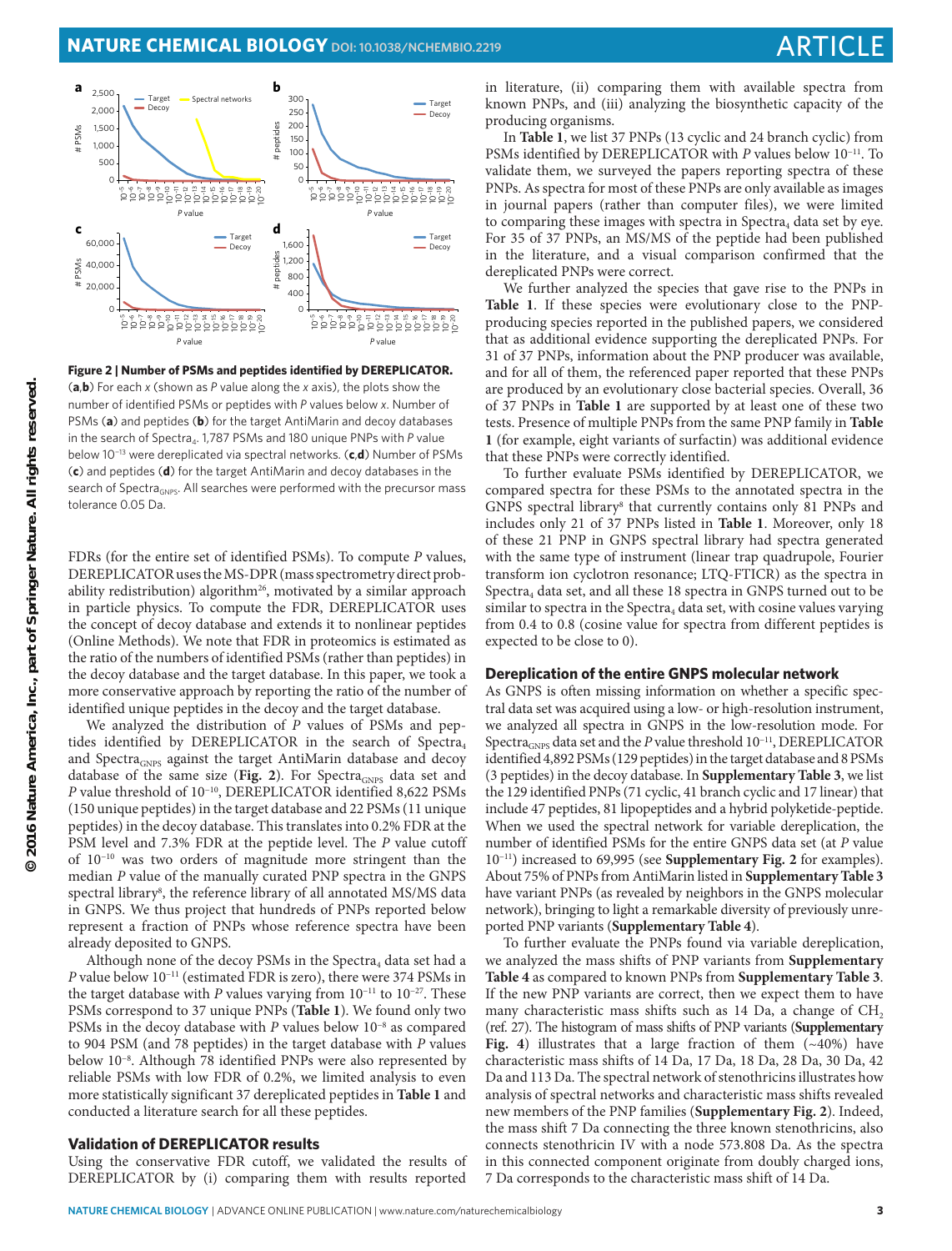<span id="page-3-0"></span>Table 1 | 37 PNPs (in the increasing order of P values) identified by DEREPLICATOR in the search of Spectra<sub>4</sub> against AntiMarin **database for** *P* **value threshold 10−11**

| #            | Organism                               | <b>GNPS</b><br>identifier | <b>PNP</b>             | <b>Structure Category</b> |         | P value               | <b>SPC</b>      | #   | #              | #              | Library<br>search<br>score peaks bonds variants (instrument) | Producer/ref.                                |
|--------------|----------------------------------------|---------------------------|------------------------|---------------------------|---------|-----------------------|-----------------|-----|----------------|----------------|--------------------------------------------------------------|----------------------------------------------|
| $\mathbf{1}$ | <b>B.</b> clausii                      | 78552                     | Bacitracin A           | Bcyc                      | Peptide | $2.0 \times 10^{-26}$ | 25              | 100 | 11             | $\mathbf{1}$   | n/a                                                          | Bacillus <sup>39</sup>                       |
| 2            | P. tolaasii CH36                       | 78552                     | Tolaasin I             | Bcyc                      | Lipo    | $3.4 \times 10^{-22}$ | 21              | 76  | 18             | $\mathbf{1}$   | qTof                                                         | P. tolaasii <sup>40</sup> / <sup>41</sup>    |
| 3            | P. tolaasii CH36                       | 78552                     | Tolaasin B             | Bcyc                      | Lipo    | $2.5 \times 10^{-21}$ | 22              | 149 | 18             | $\mathbf{1}$   | qTof                                                         | P. tolaasii41/41                             |
| 4            | S. roseosporus                         | 78577                     | Daptomycin             | Bcyc                      | Lipo    | $6.3 \times 10^{-19}$ | 25              | 125 | 13             | $\mathbf{1}$   | $0.55$ (LTQ)                                                 | S. roseosporus <sup>27</sup>                 |
| 5            | B. subtilis NCIB 3610                  | 78552                     | Surfactin B            | Cyc                       | Lipo    | $1.8 \times 10^{-18}$ | 18              | 70  | 7              | 3              | 0.77 (LTQ)                                                   | B. subtilis <sup>42</sup>                    |
| 6            | Streptomyces                           | 78557                     | Surfactin variant      | Cyc                       | Lipo    | $5.6 \times 10^{-18}$ | 18              | 149 | $\overline{7}$ | $\mathbf{1}$   | 0.75 (LTQ)                                                   | $-1/42$                                      |
| $7^{\circ}$  | P. tolaasii CH36                       | 78552                     | Tolaasin C             | Bcyc                      | Lipo    | $1.9 \times 10^{-17}$ | 15              | 155 | 19             | $\mathbf{1}$   | n/a                                                          | P. tolaasii <sup>41</sup> / <sup>41</sup>    |
| 8            | B. subtilis subsp.<br>spizizenii       | 78552                     | Mycosubtilin III       | Cyc                       | Lipo    | $1.4 \times 10^{-16}$ | 14              | 75  | 8              | $\mathbf{1}$   | n/a                                                          | B. subtilis <sup>43</sup> /-                 |
| 9            | S. roseosporus                         | 78577                     | Stenothricin IV        | Bcyc                      | Lipo    | $1.7 \times 10^{-16}$ | 24              | 90  | 9              | $\overline{4}$ | $0.53$ (LTQ)                                                 | Streptomyces <sup>44</sup> / <sup>27</sup>   |
| 10           | B. subtilis NCIB 3610                  | 78552                     | Surfactin variant      | Cyc                       | Lipo    | $3.4 \times 10^{-16}$ | 19              | 70  | 9              | 3              | 0.77 (LTQ)                                                   | B. subtilis <sup>42</sup>                    |
| 11           | B. subtilis NCIB 3610                  | 78552                     | Plipastatin<br>variant | Bcyc                      | Lipo    | $3.9 \times 10^{-16}$ | 24              | 115 | 10             | $\mathbf{1}$   | n/a                                                          | B. subtilis/45                               |
| 12           | Streptomyces                           | 78557                     | Glumamycin             | Bcyc                      | Lipo    | $1.2 \times 10^{-15}$ | 25              | 90  | 12             | $\overline{2}$ | n/a                                                          | $-/-$                                        |
| 13           | B. subtilis NCIB 3610                  | 78552                     | Surfactin A1           | Cyc                       | Lipo    | $4.5 \times 10^{-15}$ | 15              | 70  | $\overline{7}$ | $\mathbf{1}$   | 0.77 (LTQ)                                                   | B. subtilis <sup>42</sup>                    |
| 14           | Streptomyces                           | 78557                     | Valinomycin            | Cyc                       | Peptide | $6.3 \times 10^{-15}$ | 6               | 75  | 6              | 12             | $0.71$ (hFT)                                                 | $-746$                                       |
| 15           | B. subtilis NCIB 3610                  | 78552                     | Plipastatin<br>variant | Bcyc                      | Lipo    | $1.2 \times 10^{-14}$ | 26              | 115 | 10             | $\mathbf{1}$   | n/a                                                          | B. subtilis <sup>45</sup> / <sup>45</sup>    |
| 16           | B. subtilis NCIB 3610                  | 78552                     | Surfactin D            | Cyc                       | Lipo    | $2.3 \times 10^{-14}$ | 17              | 75  | $\overline{7}$ | 3              | n/a                                                          | B. subtilis <sup>42</sup>                    |
| 17           | B. subtilis NCIB 3610                  | 78552                     | Surfactin variant      | Cyc                       | Lipo    | $2.7 \times 10^{-14}$ | 16              | 70  | $\overline{7}$ | 3              | $0.60$ (LTQ)                                                 | B. subtilis <sup>42</sup>                    |
| 18           | S. roseosporus                         | 78577                     | A21978 C2              | Bcyc                      | Lipo    | $2.8 \times 10^{-14}$ | 24              | 140 | 13             | $\overline{2}$ | $0.51$ (LTQ)                                                 | S. roseosporus <sup>27</sup>                 |
| 19           | S. roseosporus                         | 78577                     | Stenothricin I         | Bcyc                      | Lipo    | $3.0 \times 10^{-14}$ | 21              | 90  | 9              | $\overline{4}$ | $0.43$ (LTQ)                                                 | Streptomyces <sup>44</sup> / <sup>27</sup>   |
| 20           | Unknown                                | 78607                     | Kurstakin 2            | Bcyc                      | Lipo    | $4.2 \times 10^{-14}$ | $\overline{7}$  | 60  | $\overline{7}$ | 7              | n/a                                                          | $-1/47$                                      |
| 21           | S. roseosporus                         | 78577                     | A21978 C3              | Bcyc                      | Lipo    | $4.3 \times 10^{-14}$ | 18              | 120 | 13             | $\overline{2}$ | $0.51$ (LTQ)                                                 | S. roseosporus <sup>27</sup>                 |
| 22           | B. subtilis NCIB 3610                  | 78552                     | Surfactin variant      | Cyc                       | Lipo    | $5.2 \times 10^{-14}$ | 16              | 70  | 7              | $\mathbf{1}$   | 0.77 (LTQ)                                                   | B. subtilis <sup>42</sup>                    |
| 23           | S. roseosporus                         | 78577                     | Stenothricin III       | Bcyc                      | Lipo    | $5.2 \times 10^{-14}$ | 23              | 90  | 9              | $\mathbf{1}$   | $0.64$ (LTQ)                                                 | Streptomyces <sup>44</sup> / <sup>27</sup>   |
| 24           | S. roseosporus                         | 78577                     | A21978 C1              | Cyc                       | Lipo    | $5.7 \times 10^{-14}$ | 30              | 135 | 13             | $\overline{2}$ | $0.54$ (LTQ)                                                 | S. roseosporus <sup>27</sup>                 |
| 25           | B. subtilis<br><b>NCIB 3610</b>        | 78552                     | Surfactin variant      | Bcyc                      | Lipo    | $1.3 \times 10^{-13}$ | 14              | 65  | $\overline{7}$ | $\mathbf{1}$   | $0.77$ (LTQ)                                                 | B. subtilis <sup>42</sup>                    |
|              | 26 P. fluorescens<br><b>BW10S2</b>     | 78552                     | Massetolide F          | Bcyc                      | Lipo    | $1.8 \times 10^{-13}$ | 14              | 90  | 9              | $\mathbf{1}$   | qTof                                                         | P. fluorescens <sup>48</sup> / <sup>49</sup> |
| 27           | B. licheniformis                       | 78552                     | Bacitracin B3          | Bcyc                      | Peptide | 3.5E-13               | 21              | 115 | 11             | $\mathbf{1}$   | n/a                                                          | Bacillus <sup>39</sup>                       |
| 28           | B. subtilis NCIB 3610                  | 78552                     | Surfactin variant      | Cyc                       | Lipo    | $3.9 \times 10^{-13}$ | 14              | 70  | $\overline{7}$ | 3              | n/a                                                          | B. subtilis <sup>42</sup>                    |
|              | 29 Unknown                             |                           | 78607 Kurstakin 1      | Bcyc                      | Lipo    | $8.7 \times 10^{-13}$ | $7\overline{ }$ | 60  | $\overline{7}$ | 7              | n/a                                                          | $-1/47$                                      |
|              | 30 B. cereus                           | 78552                     | Kurstakin 4            | Bcyc                      | lipo    | $1.6 \times 10^{-12}$ | 7               | 108 | 7              | 5              | n/a                                                          | Bacillus <sup>50</sup> / <sup>47</sup>       |
| 31           | Streptomyces                           | 78557                     | Lichenysin G5a         | Cyc                       | Lipo    | $1.9 \times 10^{-12}$ | 16              | 120 | 7              | 3              | n/a                                                          | $-1/42$                                      |
|              | 32 B. pamilus                          | 78552                     | Surfactin variant      | Cyc                       | Lipo    | $2.7 \times 10^{-12}$ | 15              | 75  | 7              | $\mathbf{1}$   | n/a                                                          | B. subtilis <sup>42</sup>                    |
|              | 33 B. subtilis NCIB 3610               | 78552                     | Plipastatin B2         | Bcyc                      | Lipo    | $3.1 \times 10^{-12}$ | 25              | 122 | 10             | $\mathbf{1}$   | $0.80$ (LTQ)                                                 | B. subtilis <sup>45</sup> / <sup>45</sup>    |
|              | 34 S. roseosporus                      | 78577                     | Stenothricin II        | Bcyc                      | Lipo    | $3.4 \times 10^{-12}$ | 22              | 90  | 9              | $\overline{4}$ | $0.40$ (LTQ)                                                 | Streptomyces <sup>44</sup> / <sup>27</sup>   |
| 35           | <b>B.</b> subtilis<br><b>NCIB 3610</b> | 78552                     | Plipastatin<br>variant | Bcyc                      | Lipo    | $3.8 \times 10^{-12}$ | 26              | 115 | 10             | $\mathbf{1}$   | n/a                                                          | B. subtilis <sup>45</sup> / <sup>45</sup>    |
|              | 36 B. amyloliquefaciens<br>FZB42       | 78552                     | Plipastatin A2         | Bcyc                      | Lipo    | $5.8 \times 10^{-12}$ | 24              | 120 | 10             | $\mathbf{1}$   | 0.75 (LTQ)                                                   | B. subtilis <sup>45</sup> / <sup>45</sup>    |
|              | 37 B. subtilis<br><b>NCIB 3610</b>     | 78552                     | Plipastatin A1         | Bcyc                      | Lipo    | $6.8 \times 10^{-12}$ | 23              | 115 | 10             | $\mathbf{1}$   | n/a                                                          | B. subtilis <sup>45</sup> / <sup>45</sup>    |

The precursor mass tolerance was set to 0.05 Da. The 'organism' column indicates the species present in one of four GNPS data sets contributing to Spectra<sub>4</sub> (if known). GNPS data sets MSV000078552 (*Bacillus* and *Pseudomonas* cultures), MSV000078557 (Chinese marine strains), MSV000078577 (*S. roseosporus*) and MSV000078607 (Cubist strains) are referred to as data sets 78552, 78557, 78577 and 78607, respectively. Genomes of the producer organisms are known for the first two data sets but are not available for the last two data sets. B., P. and S. stand for Bacillus, Pseudomonas and *Streptomyces*, respectively. The remaining columns specify the PNP from AntiMarin, structure (cyclic (cyc) or branch cyclic (bcyc)), category (peptide or lipopeptide), *P* value, shared peak count (SPC) score, the number of peaks in the spectrum, the number of generalized peptide bonds, the number of PNP variants identified through analysis of the spectral network, and information about the GNPS spectral library search that includes the cosine value and the instrument type (if PNP is present in the spectral library). The final column provides a reference to a paper that contains an image of a spectrum from the PNP (if available) and information from that reference about the species producing this PNP (if available). Since for tolaasins and massetolide (rows 2, 3 and 26), spectra in Spectra $_4$ data set and GNPS spectral library were collected with different instruments (LTQ-FTICR and qTof, respectively), we did not report their cosines. LTQ-FTICR and hybrid FT are abbreviated as LTQ and hFT, respectively. All spectra in Spectra<sub>4</sub> were collected on ThermoFinnigan LTQ instrument with electrospray ionization, linear ion trap analyzer, CID activation, and electron multiplier detector. Data not available are indicated by n/a.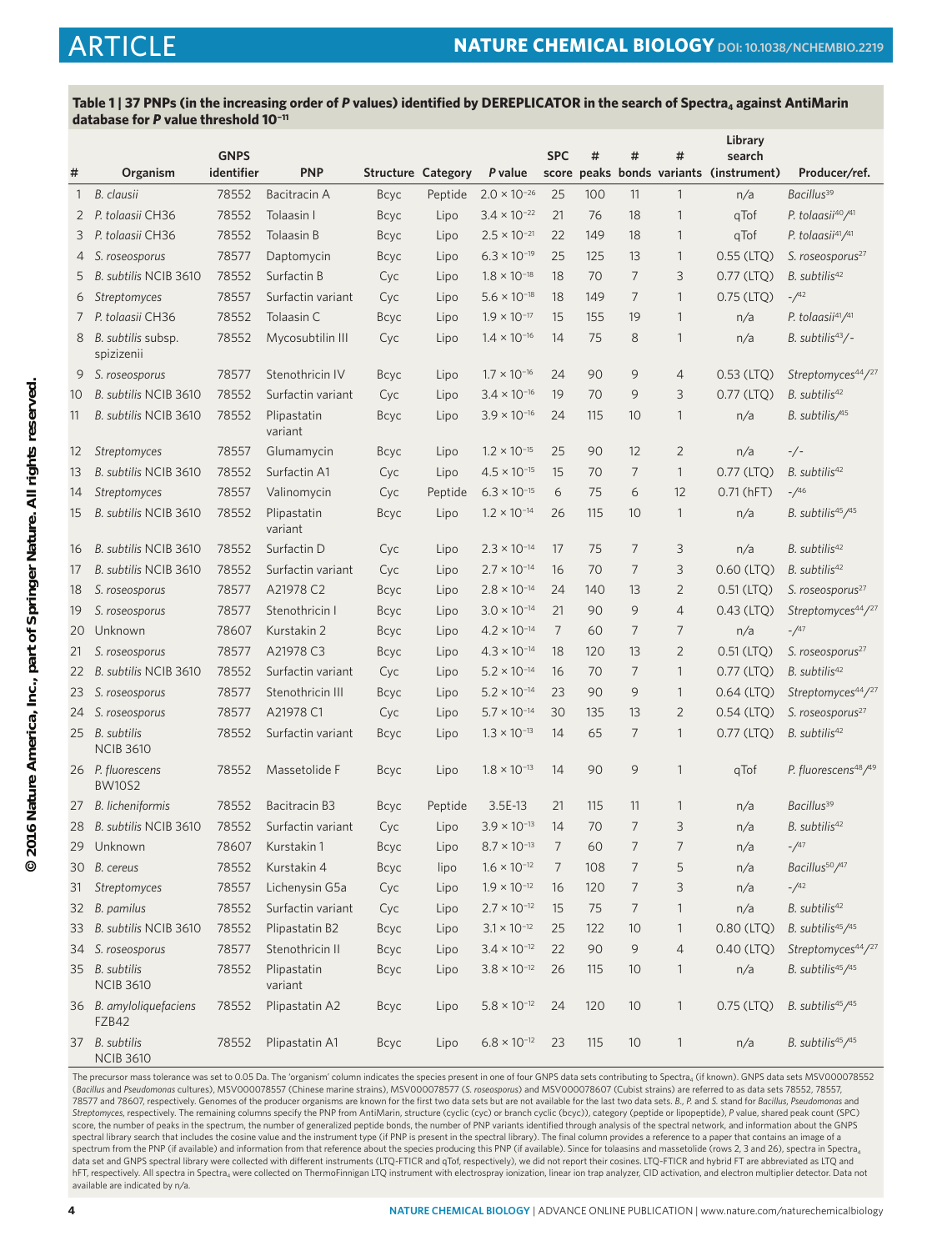#### **Dereplication of the GNPS spectral library**

To further validate DEREPLICATOR, we analyzed all 81 annotated and manually curated spectra of PNPs in the GNPS spectral library. 40 of 81 PSMs formed by PNPs in this library had low *P* values (below 10<sup>-8</sup>) that DEREPLICATOR usually considers as reliable PSMs (21 of 81 are represented by very low-quality spectra with *P* values above 10−4). Thus, all PSMs reported in this paper represent much higher quality spectra than most (41 of 81) spectra in the manually curated GNPS spectral library (their *P* values were at most 10−11, three orders of magnitude lower than the median *P* value in the GNPS spectral library).

DEREPLICATOR correctly identified all 40 high-quality spectra in the GNPS spectral library. Even with extremely high *P* value threshold of 10−4, DEREPLICATOR correctly identified 58 of 81 spectra in the GNPS spectral library. This analysis illustrates that the low *P* value threshold 10−11 that we used in this analysis is conservative and that GNPS is likely to contain spectra representing thousands more variant PNPs.

#### **Dereplication of short PNPs**

As spectra of short peptides have less information content (smaller number of fragment ions matching theoretical spectra) than long peptides, their *P* values are typically larger. As the result, a typical cutoff for the size of the peptide in proteomics is 7 amino acids (6 amide bonds) as otherwise the FDR exceeds the acceptable threshold. As illustrated in **Supplementray Table 2**, for Spectra<sub>High</sub> data set with the FDR threshold set to 0%, the default mode of DEREPLICATOR identified 6, 11, 19, 51 and 213 PNPs with 2, 3, 4, 5 and 6 or more bonds, respectively (**Supplementary Fig. 5**).

To improve identification of short PNPs, we implemented a special mode of DEREPLICATOR optimized for identification of short PNPs (Online Methods). As the result, the number of identified short PNPs with less than 6 bonds increased from 125 to 193 PNPs at FDR 15%, and the percentage of AntiMarin compounds discovered in the Spectra<sub>High</sub> data set (analyzed in **Supplementary Table 5**) increased to 9% for 6 bonds or more, 14% for 5 bonds, 3% for 4 bonds and 2% for 3-bond compounds, out of all AntiMarin compounds. Note that DEREPLICATOR generates a theoretical spectrum for each PNP (including short PNPs) by considering generalized peptide bonds that include N-C-O linkage amide bonds as well as C-C-O linkage bonds between thiazoles/oxazoles and dehydroalanines/dehydrobu tyrines and other amino acids (**Supplementary Fig. 6**).

#### **High-resolution versus low-resolution MS/MS for PNP discovery**

We searched the Spectra $_{\textrm{High}}$  data set against the target AntiMarin database and decoy database of the same size and identified 5,109 PSMs (325 PNPs) in the target database and 59 PSMs (42 PNPs) in the decoy database at the *P* value threshold 10−10. Note that, for the same data set, the number of identified PNPs in the low-resolution mode reduced from 325 to 79 as compared to the high-resolution mode (with 2 PSMs and 2 peptides identified in the decoy database in the low-resolution mode). *P* values in the high-resolution mode were typically at least five orders of magnitude lower than *P* values in the low-resolution mode (**Supplementary Table 6**). The fact that the high-resolution spectra are vastly superior to the low-resolution spectra with respect to nonlinear PNP identification (fourfold increase in the number of identified PNPs) is surprising because the difference between the high-resolution and the low-resolution spectra with respect to identification of linear peptides in proteomics is not so large (20-30% increase<sup>[28](#page-7-19)</sup>).

To validate PNPs identified in the Spectra High data set, we analyzed their distributions between Fungi, Actinomycetales, Pseudomonas and Cyanobacteria. According to AntiMarin, most (167 of 180) of the PNPs identified from the Spectra<sub>Fungi</sub> data set had been first reported from fungal sources. Similarly, most (53 of 64) of the peptides identified from the Spectra<sub>Cyan</sub> data set had been first



#### <span id="page-4-0"></span>**Figure 3 | Number of peptides identified by DEREPLICATOR in**

Spectra<sub>High</sub> data set. The number of unique peptides identified from Fungal, Actinomycetales, Pseudomonas or Cyanobacteria spectral data sets (horizontal axis), coming from Fungal, Actinomycetales, Cyanobacteria or Bacillus sources (color coding). As *B. subtilis* was added to the extracts from the samples Spectra<sub>Acti</sub> and Spectra<sub>Pseu</sub>, 42 and 22 peptides from *Bacillus* sources identified in Spectra<sub>Acti</sub> and Spectra<sub>Pseu</sub> represent contaminants. Since *Bacillus* growth medium is similar to that of *Actinomycetes* and *Pseudomonas*, samples from *Actinomycetes* and *Pseudomonas* often have small *Bacillus* contaminations that originate from pre-autoclaving growth in the media.

reported from cyanobacterial sources. Some of 13 peptides identified from Spectra<sub>Fungi</sub> data set and forming PSMs with nonfungal sources, are clearly not false identifications; for example, all four Pseudomonas peptides are variants of massetolide (it is unlikely that four spurious PSM originate from the same PNP family). There are a few reasons why spectra from Spectra<sub>Fungi</sub> data sets form PSMs with peptides from bacterial sources apart from being false PSMs: for example, laboratory contamination and morphology misidentification as many collections contain misidentified organisms.

A similar analysis of  $\mathrm{Spectra}_{\mathrm{Acti}}$  and  $\mathrm{Spectra}_{\mathrm{Pseu}}$  data sets should be done with caution as *Bacillus subtilis* was added as true positive to these samples. As a result, 42 and 22 peptides from *Bacillus* sources were identified in Spectra<sub>Acti</sub> and Spectra<sub>Pseu</sub>, respectively. After removing surfactins (typically associated with *Bacillus* species), most of the peptides identified in Spectra $_{\text{Acti}}$  (31 of 35) and Spectra $_{\text{Pseu}}$ (12 of 18) had Actinomycetales and Pseudonomas sources, respectively (**[Fig. 3](#page-4-0)**). It further suggests that metabolite origin tracking using DEREPLICATOR can become a useful tool for capturing contamination or incorrect sample labeling.

#### **Using DEREPLICATOR to optimize sample preparation**

The data set Spectra Acti36 was collected under three different growth conditions and extracted in three different ways. DEREPLICATOR can screen the output of the experiment and reveal promising versus not-so-promising experimental conditions (microorganisms can produce different PNPs under different conditions). We used DEREPLICATOR to investigate which of nine combinations of growth conditions and extraction methods performs the best for the PNP discovery. In addition to nine pairs (strain, peptide) shown as blue squares in **Supplementary Figure 7**, DEREPLICATOR also found surugamide in 2 of 36 strains bringing the maximum possible number of pairs (strain, peptide) to 11 for each of nine possible conditions. In **Supplementary Figure 8** we illustrate that butanol extract from A1 agar led to the recovery of 10 of 11 (90%) such pairs, making it the most efficient combination.

#### **Cross-validating genome mining and peptidomics results**

We further cross-validated PNPs identified by DEREPLICATOR from Spectra<sub>Acti36</sub> data set partitioned into 36 subsets<sup>13,29-[31](#page-7-21)</sup>. Since we had two independent approaches (mass spectrometry and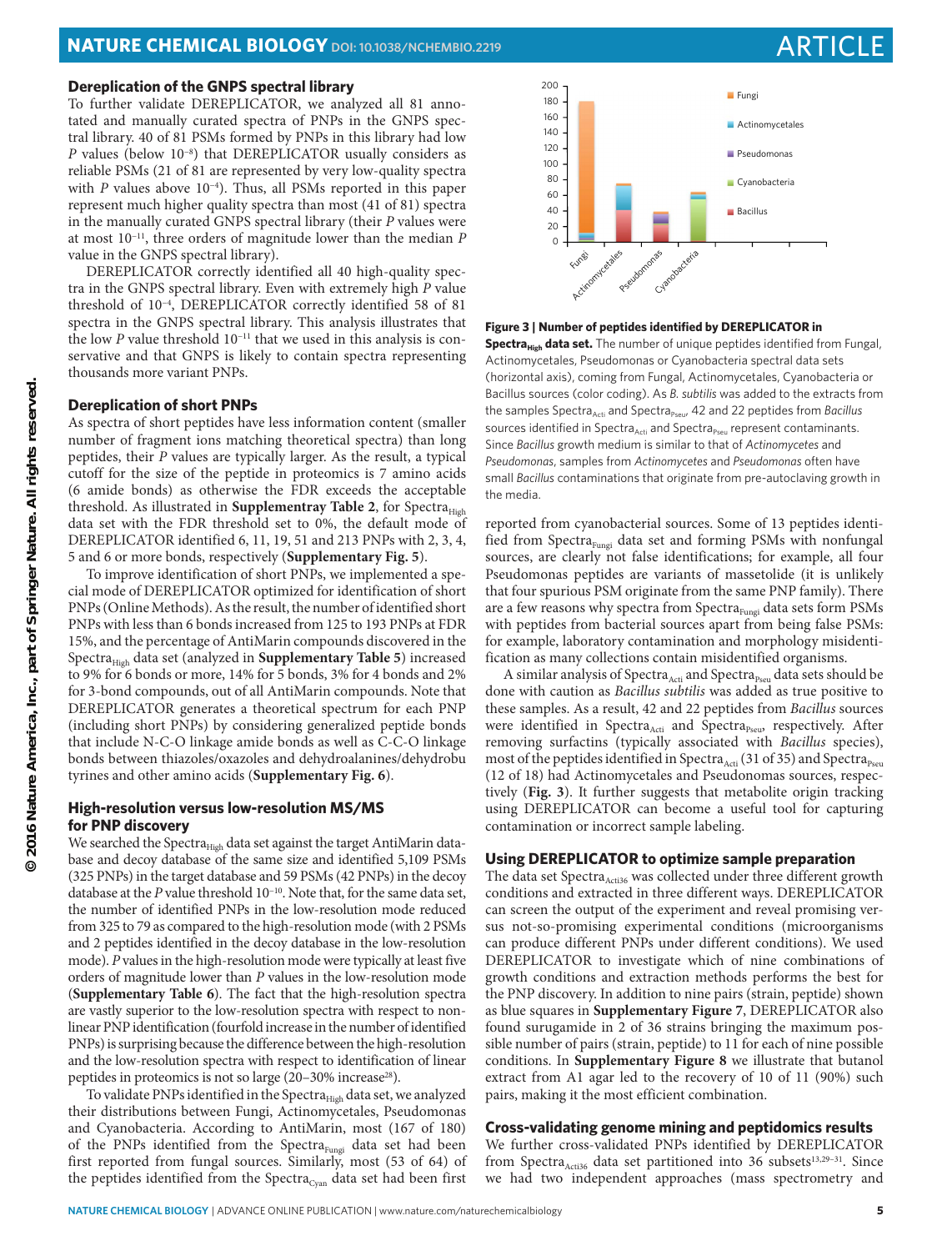

<span id="page-5-0"></span>**Figure 4 | Spectral networks illustrating the results of the SILAC experiment.** (**a**) Spectral network of surugamides from *S. albus* J1074 when the strain was labeled by  ${}^{13}C_6$  isoleucines. A path connecting five green nodes reveals surugamide A (911.621 Da, observed at *m*/*z* of 912.610) and four SILAC incorporations into isoleucine with characteristic 6 Da mass shifts (surugamide A has four isoleucines, which are observed as addition of 6 Da, 12 Da, 18 Da and 24 Da to the precursor ion). Blue nodes reveal incorporations in surugamide B with three isoleucines (897.605 Da, observed at *m*/*z* of 898.611), and purple nodes reveal incorporations in a previously unknown surugamide variant with two isoleucines (*m*/*z*, 884.589). (**b**) Spectral network of surugamides from *S. albus* J1074 when the strain was labeled by  ${}^{13}C_6$  lysine. Green and blue nodes reveal SILAC incorporations into a single lysine in surugamides A and B. Sizes of the nodes reflect relative abundance based on total intensity of the ion that was fragmented. Width of the edges connecting the nodes reflects the similarity (cosine score) between corresponding spectra. As we used a stringent cosine threshold 0.7, some related spectra are not connected by edges. (**c**) Structure of surugamide A.

genome mining) to check whether a given strain produces a given PNP, we could cross-validate the results. At a *P* value threshold of 10−10, DEREPLICATOR identified 9 PNPs in 8 of 36 strains in these data sets (grisemycin, calcium-dependent antibiotic (CDA), daptomycin, actinomycin, stendomycin, cyclomarin, salinamide, arylomycin and surugamide).

We extracted the biosynthetic gene cluster for 8 of these 9 PNPs from the database minimum information about a biosynthetic gene cluster (MIBiG)<sup>32</sup> (the biosynthetic gene cluster for surugamide remains unknown) and performed a BLAST search of the 36 actinomycetales against these gene clusters. This search revealed that, in the majority of cases, when DEREPLICATOR reported evidence for production of a chemotype in a specific strain, genome mining also predicted the corresponding genotype in the same strain, thus providing additional support for both peptides identified by DEREPLICATOR and for MIBiG predictions (**Supplementary Fig. 7**).

DEREPLICATOR found surugamide in four GNPS data sets from Streptomyces albus J1074 generated by independent studies<sup>13,[29,](#page-7-20)[30](#page-7-23)</sup>, and in a data set from *Streptomyces* sp. CNY228. The utility of DEREPLICATOR is illustrated by the surprising fact that all previous studies did not identify surugamides in *S. albus* J1074, a workhorse strain for *Streptomyces* synthetic biology and heterologous expression<sup>33</sup>.

### **Validating surugamide compounds**

Surugamide<sup>[34](#page-7-25)</sup> and the related molecules champacyclin<sup>[35](#page-7-26)</sup> and regi-namide<sup>[25](#page-7-5)</sup> are recently discovered NRPs from marine streptomyces



<span id="page-5-1"></span>**Figure 5 | Generating theoretical spectra and computing** *P* **values of PSMs formed by PNPs with various architectures.** (**a**) Generating the theoretical spectrum of a branch-cyclic peptide (only 12 of 90 peaks in the theoretical spectrum are shown). Nodes and edges in the PNP graph are shown as circles and lines. Bridges are shown as red edges. Intensities of all peaks in the theoretical spectrum are the same since prediction of intensities remains an open problem. (**b**) MS-DPR26 explores a large set of peptides (enriched for high-scoring peptides) to accurately estimate *P* values. Each such set is illustrated as a collection of seven peptides, each with a different shuffled sequence of amino acids. (**c**) Constructing decoy database of PNPs by randomly rearranging amino acids while preserving the architecture of a PNP.

that share the same amino acid sequences. Because multiple pieces of bioinformatics evidence pointed to production of surugamides in *S. albus* J1074, we set out to validate them experimentally. Although the NRP synthetase responsible for synthesizing surugamides remains unknown, our analysis identified a putative surugamide-encoding NRP synthetase using a peptidogenomics approach<sup>[36](#page-7-27)</sup> (this computational hypothesis needs to be experimentally validated; see **Supplementary Note** for details).

To demonstrate that the molecules corresponding to the identified spectra are indeed surugamides, we conducted a stable isotope labeling with amino acids in cell culture (SILAC) experiment with *S. albus* J1074 sample and analyzed the resulting spectral network. The SILAC experiments revealed each incorporated amino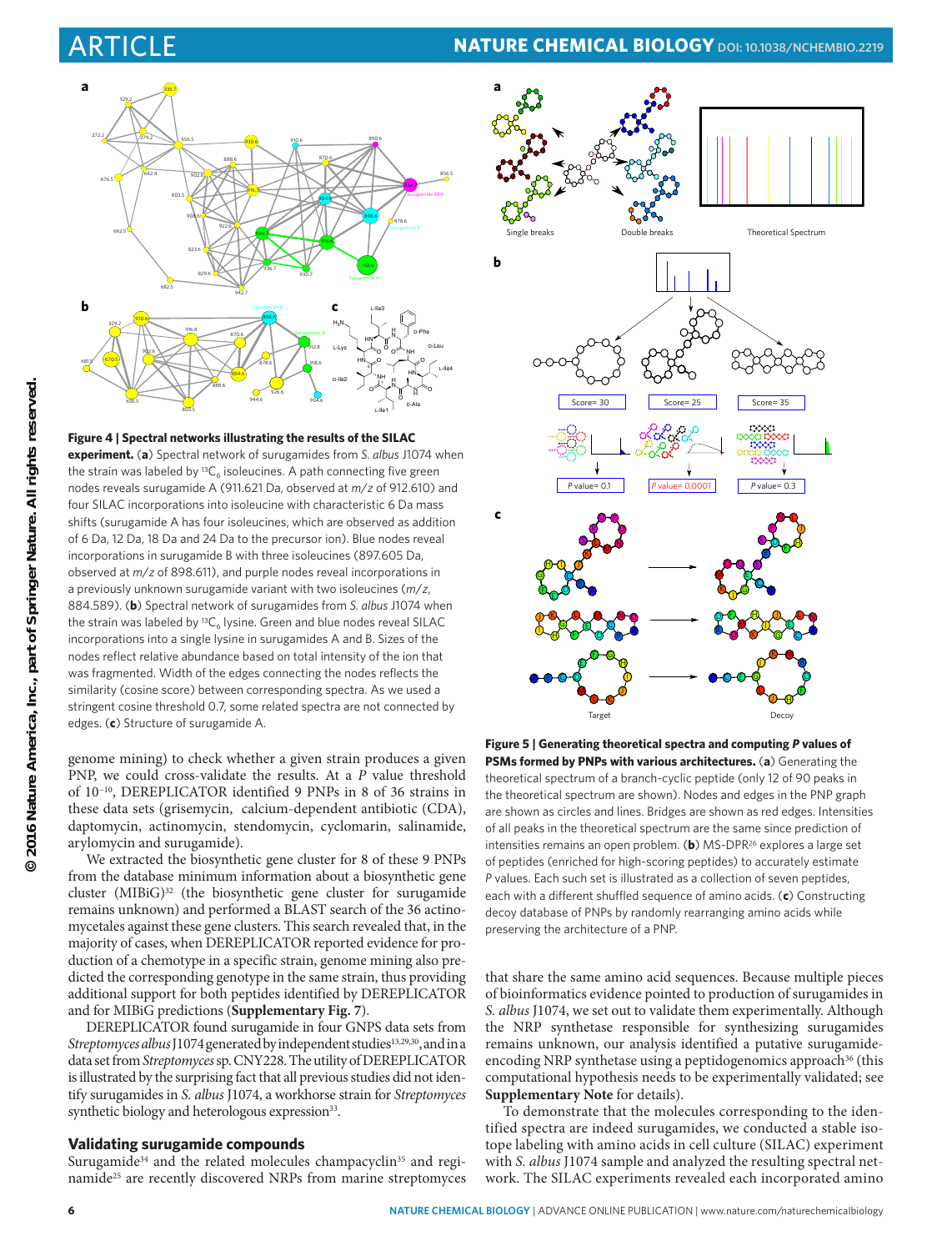acid as a characteristic 6 Da mass shift in the corresponding mass spectrum.

When we cultured *S. albus* J1074 in the presence of  ${}^{13}C_6$  -labeled lysine, we observed the addition of  ${}^{13}C_6$  -labeled lysine for surugamide A and surugamide B, supporting that these nodes in the spectral network represent surugamides (**[Fig. 4a](#page-5-0)**). When we cultured *S. albus* J1074 in the presence of  ${}^{13}C_6$ -labeled isoleucine, we observed four additional nodes in the spectral network corresponding to the addition of  ${}^{13}C_6$ -labeled isoleucines ([Fig. 4b](#page-5-0)). A path consisting of four edges (**[Fig. 4b](#page-5-0)**) revealed incorporation of up to four <sup>13</sup>C<sub>6</sub>-labeled isoleucines represented by nodes with  $m/z$  918.647, 924.668, 930.688 and 936.686. Further inspection of these spectra revealed incorporation into each of the four isoleucine positions in the surugamide A structure (**[Fig. 4c](#page-5-0)**). For surugamide B with three isoleucines, the spectral network revealed addition of up to two  ${}^{13}C_6$ -labeled isoleucines.

In summary, our SILAC experiments supported the incorporation of the four isoleucines and the lysine, together with the adenylation domain specificity and location of the epimerase domains in the biosynthetic gene cluster that we predicted. These experiments, together with the fact that no other gene cluster in *S. albus* J1074 has propensity to produce surugamide, support DEREPLICATOR identifications.

As further confirmation that the identified spectrum in the extract of *S. albus* J1074 was surugamide A, we compared the retention time and the spectrum of *m*/*z* 912.627 observed in the extract of *S. albus* J1074 with the previously purified and NMR-spectroscopycharacterized authentic standard of surugamide  $A^{34}$  $A^{34}$  $A^{34}$ . Both the retention time and the spectra of authentic surugamide A and putative surugamide A detected in the extract of *S. albus* J1074 were nearly identical (**Supplementary Fig. 9**). Furthermore, when we added the authentic surugamide A to the extract of *S. albus* J1074, we observed a single peak at *m*/*z* 912.627, further supporting that the detected molecule in the extract of *S. albus* J1074 was surugamide A.

### **DISCUSSION**

Although molecular networks for PNP discovery recently gained a lot of momentum24[,37](#page-7-28) , they require time-consuming manual follow-up analysis to transform cryptic information into identified spectra of known compounds or their variants. Thus, the shortage of computational tools for PNP analysis is the key bottleneck for taking advantage of the wealth of PNPs in various species.

Currently, over 98% of spectra in the GNPS molecular networking infrastructure represent 'dark matter of metabolomics['38](#page-7-29) since they evaded all attempts to interpret them<sup>[8](#page-6-2)</sup>. However, much of this dark matter is likely formed by spectra from known molecules present in chemical databases. As the result, there is a contrast between the large number of known structures of natural products and rather small number of their annotated spectra in the GNPS spectral library. Therefore, to fully use the potential of the GNPS project, the development of algorithms for matching millions (and soon billions) of spectra of natural products against chemical databases is needed. In the 'living data' concept, public data is periodically reanalyzed and new findings are relayed back to biologists who contributed specific data sets. Although DEREPLICATOR can be run as a standalone search through GNPS by generating theoretical spectra and computing *P*-values of PSMs formed by PNPs (**[Fig.](#page-5-0) 5**), it is now also run on each newly deposited public data set in the GNPS to perform both standard and variable dereplication, making it a part of the 'GNPS living data'.

Because it is impractical to validate annotations of millions of spectra with isolation and NMR spectroscopy analysis, the only feasible way forward is to develop a measure of statistical confidence of PSMs with respect to the core structure of PNPs (as MS is blind to stereochemistry). Although such measures are widely used in proteomics and genomics, they are currently missing in the field of natural

products. To address the challenge of evaluating the statistical significance of PSMs identified by DEREPLICATOR, we complemented it with *P* values and demonstrated that PSMs with low *P* values represent confident spectral identifications with low FDR.

DEREPLICATOR is to our knowledge the first software tool in the field of natural products that is compatible with high-throughput analysis of millions of spectra and aimed at reducing the peptidic fraction of the 'dark matter of metabolomics'. Although it has limitations with respect to analyzing short PNPs, it has already increased the size of the publicly available GNPS spectral library of PNPs by an order of magnitude. We envision that DEREPLICATOR will be used to prioritize strains and molecules in natural-product discovery programs, to discover analogs of known natural products, and to reveal biosynthetic promiscuity, intermediates and shunt products.

**URLs.** DEREPLICATOR is available as both a stand-alone tool (<http://cab.spbu.ru/software/dereplicator>) and a web application (<http://gnps.ucsd.edu>).

Received 3 December 2015; accepted 17 August 2016; published online 31 October 2016

### **Methods**

Methods and any associated references are available in the [online](http://dx.doi.org/10.1038/nchembio.2219)  [version of the paper.](http://dx.doi.org/10.1038/nchembio.2219)

#### **References**

- 1. Li, J.W. & Vederas, J.C. Drug discovery and natural products: end of an era or an endless frontier? *Science* **325**, 161–165 (2009).
- 2. Fischbach, M.A. & Walsh, C.T. Antibiotics for emerging pathogens. *Science* **325**, 1089–1093 (2009).
- 3. Ling, L.L. *et al.* A new antibiotic kills pathogens without detectable resistance. *Nature* **517**, 455–459 (2015).
- <span id="page-6-0"></span>4. Harvey, A.L., Edrada-Ebel, R. & Quinn, R.J. The re-emergence of natural products for drug discovery in the genomics era. *Nat. Rev. Drug Discov.* **14**, 111–129 (2015).
- 5. Donia, M.S. & Fischbach, M.A. Small molecules from the human microbiota. *Science* **349**, 1254766 (2015).
- 6. Medema, M.H. & Fischbach, M.A. Computational approaches to natural product discovery. *Nat. Chem. Biol.* **11**, 639–648 (2015).
- <span id="page-6-1"></span>7. Walsh, C.T. A chemocentric view of the natural product inventory. *Nat. Chem. Biol.* **11**, 620–624 (2015).
- <span id="page-6-2"></span>8. Wang, M. *et al.* Sharing and community curation of mass spectrometry data with Global Natural Products Social Molecular Networking. *Nat. Biotechnol.* **34**, 828–837 (2016).
- <span id="page-6-3"></span>9. Vaniya, A. & Fiehn, O. Using fragmentation trees and mass spectral trees for identifying unknown compounds in metabolomics. *Trends Analyt. Chem.* **69**, 52–61 (2015).
- <span id="page-6-4"></span>10. Mohimani, H. & Pevzner, P.A. Dereplication, sequencing and identification of peptidic natural products: from genome mining to peptidogenomics to spectral networks. *Nat. Prod. Rep.* **33**, 73–86 (2016).
- <span id="page-6-5"></span>11. Marahiel, M.A., Stachelhaus, T. & Mootz, H.D. Modular peptide synthetases involved in nonribosomal peptide synthesis. *Chem. Rev.* **97**, 2651–2674 (1997).
- <span id="page-6-6"></span>12. Arnison, P.G. *et al.* Ribosomally synthesized and post-translationally modified peptide natural products: overview and recommendations for a universal nomenclature. *Nat. Prod. Rep.* **30**, 108–160 (2013).
- <span id="page-6-7"></span>13. Mohimani, H. *et al.* Automated genome mining of ribosomal peptide natural products. *ACS Chem. Biol.* **9**, 1545–1551 (2014).
- <span id="page-6-8"></span>14. Smith, C.A. *et al.* METLIN: a metabolite mass spectral database. *Ther. Drug Monit.* **27**, 747–751 (2005).
- <span id="page-6-9"></span>15. Yang, J.Y. *et al.* Molecular networking as a dereplication strategy. *J. Nat. Prod.* **76**, 1686–1699 (2013).
- <span id="page-6-10"></span>16. Balkovec, J.M. *et al.* Discovery and development of first in class antifungal caspofungin (CANCIDAS®)—a case study. *Nat. Prod. Rep.* **31**, 15–34 (2014).
- <span id="page-6-11"></span>17. Blunt, J., Munro, M. & Laatsch, H. Antimarin database. University of Canterbury; Christchurch, New Zealand: University of Gottingen; Gottingen, Germany, (2007).
- <span id="page-6-12"></span>18. Eng, J.K., McCormack, A.L. & Yates, J.R. An approach to correlate tandem mass spectral data of peptides with amino acid sequences in a protein database. *J. Am. Soc. Mass Spectrom.* **5**, 976–989 (1994).
- <span id="page-6-13"></span>19. Tsur, D., Tanner, S., Zandi, E., Bafna, V. & Pevzner, P.A. Identification of post-translational modifications by blind search of mass spectra. *Nat. Biotechnol.* **23**, 1562–1567 (2005).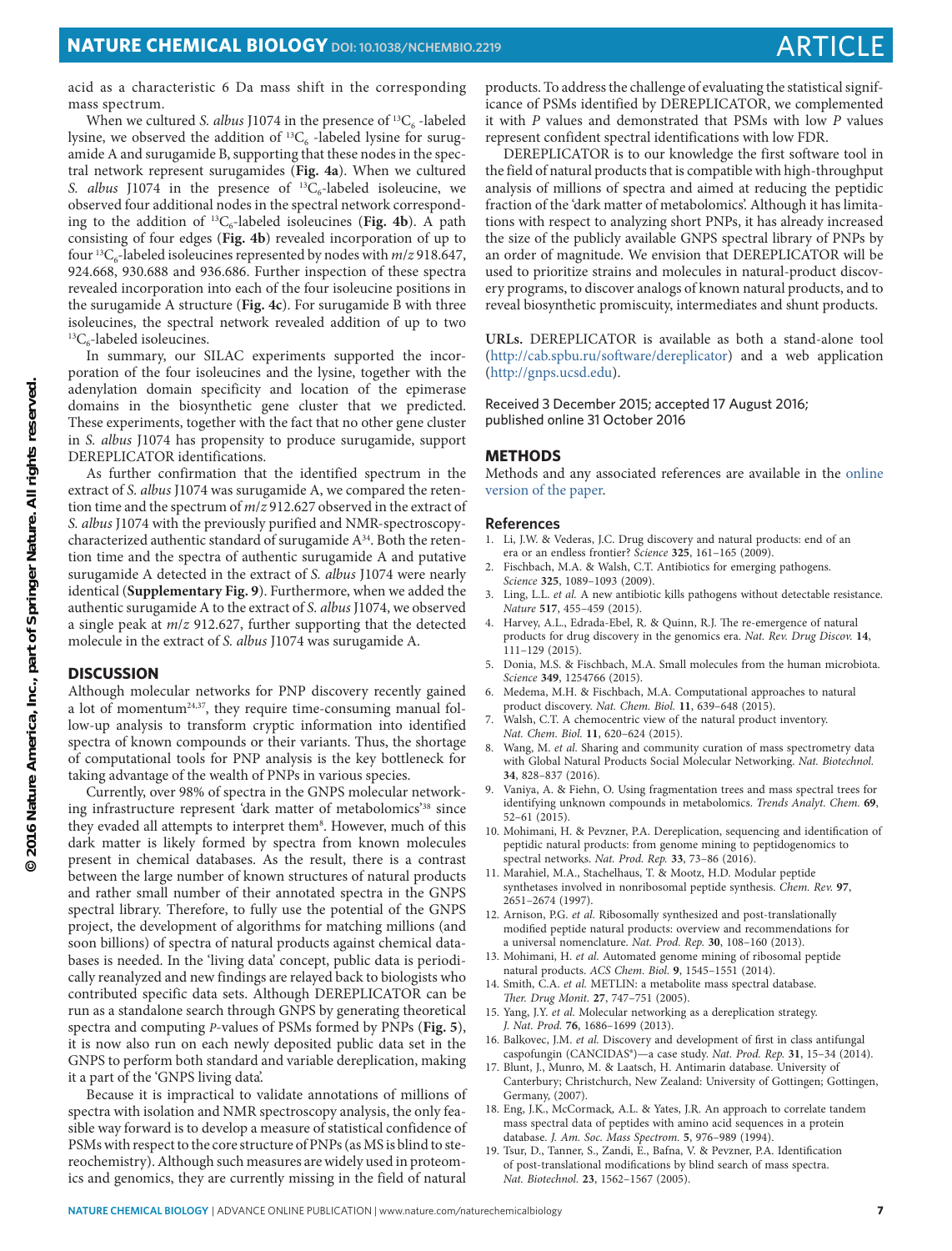- <span id="page-7-0"></span>20. Ng, J. *et al.* Dereplication and *de novo* sequencing of nonribosomal peptides. *Nat. Methods* **6**, 596–599 (2009).
- <span id="page-7-1"></span>21. Ibrahim, A. *et al.* Dereplicating nonribosomal peptides using an informatic search algorithm for natural products (iSNAP) discovery. *Proc. Natl. Acad. Sci. USA* **109**, 19196–19201 (2012).
- <span id="page-7-3"></span>22. Bandeira, N., Tsur, D., Frank, A. & Pevzner, P.A. Protein identification by spectral networks analysis. *Proc. Natl. Acad. Sci. USA* **104**, 6140–6145 (2007).
- <span id="page-7-2"></span>23. Bandeira, N. Spectral networks: a new approach to de novo discovery of protein sequences and posttranslational modifications. *Biotechniques* **42**, 687–691 (2007).
- <span id="page-7-4"></span>24. Watrous, J. *et al.* Mass spectral molecular networking of living microbial colonies. *Proc. Natl. Acad. Sci. USA* **109**, E1743–E1752 (2012).
- <span id="page-7-5"></span>25. Mohimani, H. *et al.* Multiplex *de novo* sequencing of peptide antibiotics. *J. Comput. Biol.* **18**, 1371–1381 (2011).
- <span id="page-7-30"></span>26. Mohimani, H., Kim, S. & Pevzner, P.A. A new approach to evaluating statistical significance of spectral identifications. *J. Proteome Res.* **12**, 1560–1568 (2013).
- <span id="page-7-6"></span>27. Liu, W.T. *et al.* MS/MS-based networking and peptidogenomics guided genome mining revealed the stenothricin gene cluster in Streptomyces roseosporus. *J. Antibiot. (Tokyo)* **67**, 99–104 (2014).
- <span id="page-7-19"></span>28. Kim, S. & Pevzner, P.A. MS-GF+ makes progress towards a universal database search tool for proteomics. *Nat. Commun.* **5**, 5277–5286 (2014).
- <span id="page-7-20"></span>Duncan, K.R. *et al.* Molecular networking and pattern-based genome mining improves discovery of biosynthetic gene clusters and their products from Salinispora species. *Chem. Biol.* **22**, 460–471 (2015).
- <span id="page-7-23"></span>Traxler, M.F., Watrous, J.D., Alexandrov, T., Dorrestein, P.C. & Kolter, R. Interspecies interactions stimulate diversification of the Streptomyces coelicolor secreted metabolome. *MBio* **4**, e00459–13 (2013).
- <span id="page-7-21"></span>31. Penn, K. & Jensen, P.R. Comparative genomics reveals evidence of marine adaptation in Salinispora species. *BMC Genomics* **13**, 86 (2012).
- <span id="page-7-22"></span>32. Medema, M.H. *et al.* Minimum information about a biosynthetic gene cluster. *Nat. Chem. Biol.* **11**, 625–631 (2015).
- <span id="page-7-24"></span>33. Zaburannyi, N., Rabyk, M., Ostash, B., Fedorenko, V. & Luzhetskyy, A. Insights into naturally minimised Streptomyces albus J1074 genome. *BMC Genomics* **15**, 97 (2014).
- <span id="page-7-25"></span>34. Takada, K. *et al.* Surugamides A-E, cyclic octapeptides with four D-amino acid residues, from a marine streptomyces sp.: LC-MS-aided inspection of partial hydrolysates for the distinction of D- and L-amino acid residues in the sequence. *J. Org. Chem.* **78**, 6746–6750 (2013).
- <span id="page-7-26"></span>35. Pesic, A. *et al.* Champacyclin, a new cyclic octapeptide from Streptomyces strain C42 isolated from the Baltic Sea. *Mar. Drugs* **11**, 4834–4857 (2013).
- <span id="page-7-27"></span>36. Kersten, R.D. *et al.* A mass spectrometry-guided genome mining approach for natural product peptidogenomics. *Nat. Chem. Biol.* **7**, 794–802 (2011). Bouslimani, A. *et al.* Molecular cartography of the human skin surface
- <span id="page-7-28"></span>in 3D. *Proc. Natl. Acad. Sci. USA* **112**, E2120–E2129 (2015). 38. da Silva, R.R., Dorrestein, P.C. & Quinn, R.A. Illuminating the dark matter
- <span id="page-7-29"></span>in metabolomics. *Proc. Natl. Acad. Sci. USA* **112**, 12549–12550 (2015). 39. Govaerts, C. *et al.* Sequencing of bacitracin A and related minor components
- <span id="page-7-7"></span>by liquid chromatography/electrospray ionization ion trap tandem mass spectrometry. *Rapid Commun. Mass Spectrom.* **17**, 1366–1379 (2003).
- <span id="page-7-8"></span>40. Nutkins, J.C. *et al.* Structure determination of tolaasin, an extracellular lipodepsipeptide produced by the mushroom pathogen, *Pseudomonas tolaasii* Paine. *J. Am. Chem. Soc.* **113**, 2621–2627 (1991).
- <span id="page-7-9"></span>41. Bassarello, C. *et al.* Tolaasins A–E, five new lipodepsipeptides produced by *Pseudomonas tolaasii*. *J. Nat. Prod.* **67**, 811–816 (2004).
- <span id="page-7-10"></span>42. Gonzalez, D.J. *et al.* Microbial competition between *Bacillus subtilis* and *Staphylococcus aureus* monitored by imaging mass spectrometry. *Microbiology* **157**, 2485–2492 (2011).
- <span id="page-7-11"></span>43. Peypoux, F. *et al.* Revised structure of mycosubtilin, a peptidolipid antibiotic from *Bacillus subtilis*. *J. Antibiot. (Tokyo)* **39**, 636–641 (1986).
- <span id="page-7-12"></span>44. Hasenböhler, A., Kneifel, H., König, W.A., Zähner, H. & Zeiler, H.J. 134. Mitteilung. Stenothricin, ein neuer Hemmstoff der bakteriellen Zellwandsynthese (Metabolic products of microorganisms. 134. Stenothricin, a new inhibitor of the bacterial cell wall synthesis.). *Arch. Microbiol.* **99**, 307–321 (1974).
- <span id="page-7-13"></span>45. Tsuge, K., Ano, T., Hirai, M., Nakamura, Y. & Shoda, M. The genes degQ, pps, and lpa-8 (sfp) are responsible for conversion of *Bacillus subtilis* 168 to plipastatin production. *Antimicrob. Agents Chemother.* **43**, 2183–2192 (1999).
- <span id="page-7-14"></span>46. Sheil, M., Kilby, G., Curtis, J., Bradley, C. & Derrick, P. Low-energy tandem mass spectra of the cyclic depipeptide valinomycin—a comparison with four-sector tandem mass spectra. *J. Mass Spectrom.* **28**, 574–576 (2005).
- <span id="page-7-15"></span>47. Bumpus, S.B., Evans, B.S., Thomas, P.M., Ntai, I. & Kelleher, N.L. A proteomics approach to discovering natural products and their biosynthetic pathways. *Nat. Biotechnol.* **27**, 951–956 (2009).
- <span id="page-7-16"></span>48. Gerard, J. *et al.* Massetolides A-H, antimycobacterial cyclic depsipeptides produced by two pseudomonads isolated from marine habitats. *J. Nat. Prod.* **60**, 223–229 (1997).
- <span id="page-7-17"></span>49. Reybroeck, W. *et al.* Cyclic lipodepsipeptides produced by *Pseudomonas* spp. naturally present in raw milk induce inhibitory effects on microbiological inhibitor assays for antibiotic residue screening. *PLoS One* **9**, e98266 (2014).
- <span id="page-7-18"></span>50. Hathout, Y., Ho, Y.P., Ryzhov, V., Demirev, P. & Fenselau, C. Kurstakins: a new class of lipopeptides isolated from *Bacillus thuringiensis*. *J. Nat. Prod.* **63**, 1492–1496 (2000).

## **Acknowledgments**

We thank M. Wang and N. Bandeira for insightful suggestions on using molecular networking and spectral library search, and M. Medema for guidelines on running antiSMASH. The work of H.M., P.D. and P.A.P. was supported by the US National Institutes of Health (grant 2-P41-GM103484). P.D. is supported by GM097509. A.G., A.M. and P.A.P. were supported by Russian Science Foundation (grant 14-50-00069).

#### **Author contributions**

H.M. and A.G. implemented DEREPLICATOR algorithm. H.M., A.G. and A.M. designed the webserver. N.G. and L.-F.N. collected and analyzed mass spectrometry data and conducted SILAC experiments. A.N. and K.T. purified standard surugamide. P.C.D. and P.A.P. designed and directed the work. H.M. and P.A.P. wrote the manuscript.

### **Competing financial interests**

The authors declare competing financial interests: details are available in the [online](http://dx.doi.org/10.1038/nchembio.2219)  [version of the paper.](http://dx.doi.org/10.1038/nchembio.2219)

# **Additional information**

Any supplementary information, chemical compound information and source data are available in the [online version of the paper.](http://dx.doi.org/10.1038/nchembio.2219) Reprints and permissions information is available online at [http://www.nature.com/reprints/index.html.](http://www.nature.com/reprints/index.html) Correspondence and requests for materials should be addressed to P.A.P.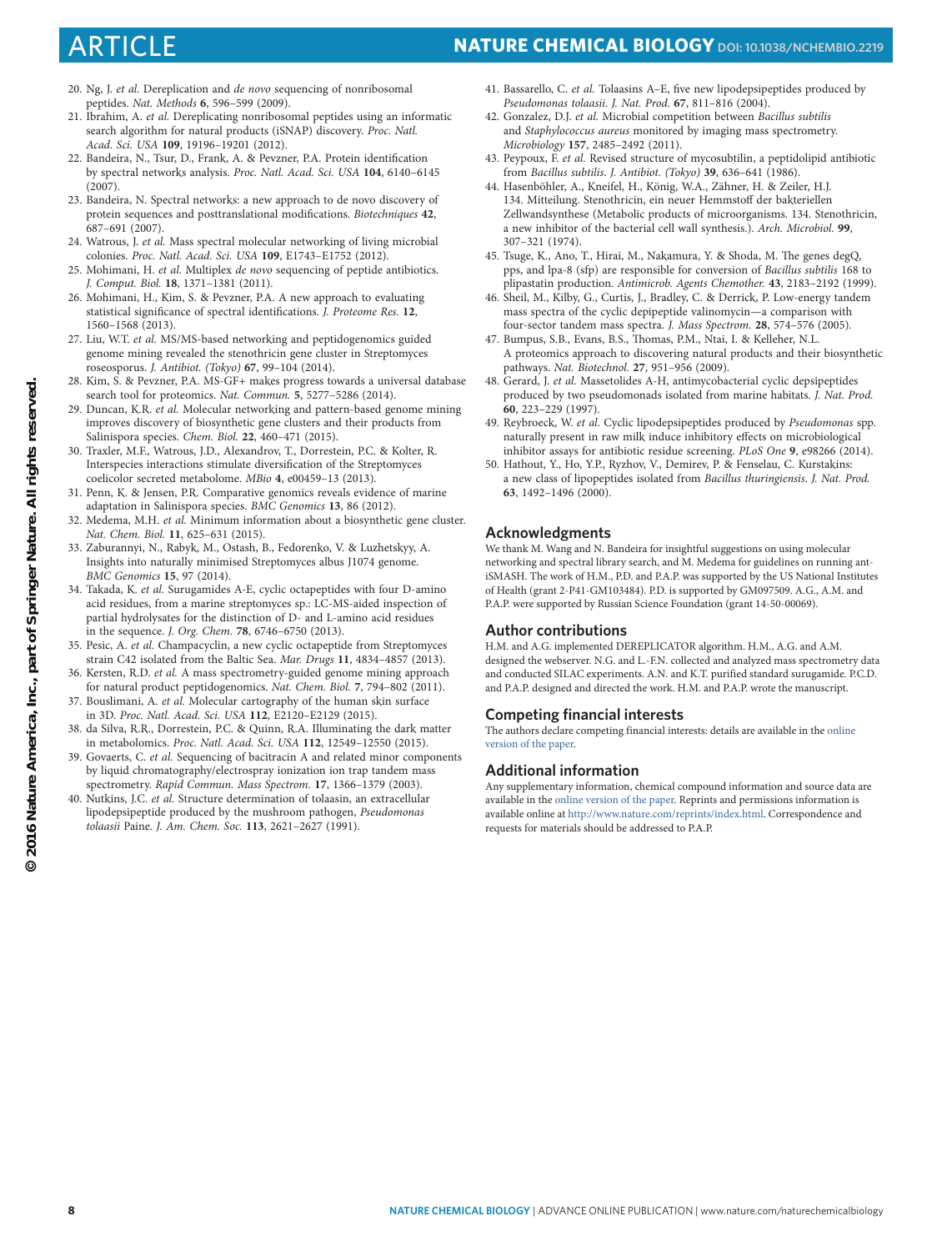# **ONLINE METHODS**

**Constructing theoretical spectra of PNPs.** DER\EPLICATOR generates a theoretical spectrum for each PNP by first constructing a PNP graph with amino acids as nodes and generalized peptide bonds as edges (**[Fig. 5a](#page-5-1)**). Here generalized peptide bonds include N-C-O linkage amide bonds as well as C-C-O linkage bonds common among peptides containing thiazole, oxazole, dehydroalanine and dehydrobutyrines (**Supplementary Fig. 6**). The notion of generalized peptide bonds is useful as illustrated by identification of the thiazole-oxazole-containing PNP plantazolicin from *B. amyloliquefaciens*, lanthipeptide SapB from *S. coelicolor* and complex PNPs such as two-ring-containing actinomycin from *Streptomyces* sp. CNS654 (**Supplementary Fig. 6**).

A generalized peptide bond is called a bridge if removing the bond disconnects the PNP graph. Although theoretical spectra of linear peptides are generated by removing all bridges (single bonds), spectra of nonlinear peptide are generated by removing some bond pairs. A pair of bonds is called a 2-cut if none of them are bridges but removing both of them disconnects the graph. The theoretical spectrum of a peptide consists of the masses of all subgraphs resulting from removal of a bridge or a 2-cut from the PNP graph. We refer to the theoretical spectrum of '*Peptide*' as '*Spectrum*(*Peptide*)'.

**Generating and scoring PSMs.** DEREPLICATOR compares each spectrum in the spectral data set against each peptide in the chemical database. It further forms a PSM if the precursor mass of the spectrum matches the molecular mass of the peptide (up to a predefined maximum error). As DEREPLICATOR only compares a spectrum against all peptides with similar mass, the number of peptides to compare against is much smaller than the PNP database size. We scored a PSM formed by *Peptide* and *Spectrum* using PepNovo<sup>51</sup> and Mass Spectrometry Generating Function (MS-GF+)<sup>28</sup>. Note that Spectrum represents the experimental mass spectrum, in contrast to *Spectrum(Peptide)*, which represents the theoretical spectrum of *Peptide*.

SPC score(*Peptide*, *Spectrum*) was defined as the shared peak count, the number of peaks shared between *Spectrum*(*Peptide*) and the filtered version of *Spectrum* as defined by PepNovo<sup>52,[53](#page-9-1)</sup>. Two peaks are shared if their masses are within a predefined threshold. Although we used SPC score to summarize the statistics of found PSMs, DEREPLICATOR uses a more advanced MSGF score<sup>28</sup>. Admittedly, as 'score' was initially developed for linear peptides, it does not take into account the specifics of fragmentation of nonlinear peptides. However, it performed better than SPC score in our database searches.

**Computing** *P* **values of PSMs.** The PSM scores poorly correlated with *P* values of PSMs<sup>[23](#page-7-2)</sup> and thus should not be used for evaluating the statistical significance of found PSMs. Indeed, the PSM scores do not remove the bias toward large PNPs, PNPs with different architectures (for example, linear versus cyclic), or spectra with many peaks. Although methods for evaluating statistical signifi-cance of linear PSMs are well developed<sup>[54](#page-9-2)</sup>, they do not extend to the evaluation of the statistical significance of nonlinear PSMs.

Estimating *P* values of PSMs is a difficult instance of a general problem of estimating the probabilities of extremely rare events. For linear peptides, the generating function approach<sup>55</sup> efficiently explores the huge set of all possible peptides (rather than relatively small set of all peptides in the database<sup>23</sup>) to derive P values for PSMs. MS-DPR algorithm<sup>26</sup> for computing P values for PSMs formed by nonlinear peptides is motivated by a similar approach in particle physics<sup>[56](#page-9-4)</sup>. MS-DPR evaluates *P* values based on exploring various peptides that are not present in the peptide database and addresses an important problem of deciding whether a spectrum was generated by a linear, cyclic or branch-cyclic peptide26 (**[Fig. 5b](#page-5-1)**). This feature (that was missing in previous approaches) is important for analyzing large data sets containing spectra of PNPs with various structures (linear, cyclic and branch cyclic). DEREPLICATOR reports PSMs with *P* values below a predefined threshold and informally defines the *P* value of a peptide as the minimum *P* value of all PSMs formed by this peptide.

**Generating decoy database of PNPs.** To compute the FDR, DEREPLICATOR uses the concept of decoy database<sup>57</sup> and extends it to nonlinear peptides. For each PNP in the chemical database (denoted *Peptides*), DEREPLICATOR constructs a decoy PNP with the same topology

but randomly rearranged amino acids (**[Fig. 5c](#page-5-1)**). The resulting set of PNPs forms a decoy database '*DecoyPeptides*'.

**Computing false discovery rate.** Given a chemical database *Peptides*, a spectral data set *Spectra*, and a score threshold *T*, DEREPLICATOR finds all high-scoring PSMs, i.e., all PSMs formed by a peptide *P* from *Peptides* and a spectrum *S* from *Spectra* with MSGF score  $(P, S) \geq T$ . This approach is analogous to the peptide identification approach in proteomics. DEREPLICATOR further computes *P* values of all high-scoring PSMs using MS-DPR and forms the list of the high-scoring PSMs in the increasing order of their *P* values. Given a *P* value threshold θ, we defined PSM<sub>θ</sub> (*Peptides*, *Spectra*) as the set of all PSMs in this list with *P* values below θ.

To evaluate the statistical significance of PSMs found in proteomics searches, researchers report FDR that estimates the fraction of false PSM among all reported PSMs. The target-decoy approach<sup>57</sup> for estimating FDR is based on generating a decoy proteome and searching all spectra against both the target and decoy proteomes. The target-decoy approach further uses the number of PSMs found in the decoy proteome to evaluate FDR. As the decoy proteome is generated randomly, we expect to find very few PSMs in  $PSM<sub>θ</sub>$ (*DecoyPeptides*, *Spectra*) for an appropriately chosen *P* value threshold θ. We thus compute the FDR as the ratio of the number of identified PSMs in the decoy and target proteomes:

#### $FDR_{\theta} = |PSM_{\theta}(DecoyPeptides, Spectra) | / |PSM_{\theta}(Peptides, Spectra) |$

**Variable dereplication of PNPs via spectral networks.** Ideally, each PNP family corresponds to a connected component in the spectral network. However, spurious edges in spectral networks often connect unrelated spectra from different PNP families, making it difficult to perform variable dereplication. To minimize the number of spurious edges, DEREPLICATOR uses a stringent threshold for defining spectral pairs (edges in the spectral network).

DEREPLICATOR constructs the spectral network of a spectral data set and finds connected components in this network (**Supplementary Fig. 2**). We refer to a connected component in a spectral network as a PNP component if one of the spectra (nodes) in this component was identified as a statistically significant PSM. We further use such PSMs to perform the variable dereplication of all spectra in the PNP component<sup>25</sup>. For each PNP derived via variable dereplication, we used MS-DPR to compute its *P* value. The variable dereplication is accepted if the resulting *P* value does not exceed the threshold θ.

**Characteristic shifts in spectral networks.** As shown in **Supplementary Figure 2**, many edges in the PNP components correspond to the mass shift 14 Da (7 Da for doubly charged ions). Nodes separated by the mass shift of 14 Da is a common feature of molecular networks that often reveals new variants of known compounds<sup>[27](#page-7-6)</sup> (for example, substitutions of isoleucine for valine). This and other common shifts reveal analogs with amino acid substitutions, truncations (in the case of branch cyclic peptides), hydrolysis products, differently sized lipid side chains, glycosylation, methylation and other variant PNPs<sup>27</sup>.

For example, the mass shift 14 Da is a characteristic feature of the kurstakin family (and many other PNP families) because it connects some known variants of kurstakins (**Supplementary Fig. 2**). Thus, as kurstakin 4 is connected by the 14 Da shift to a node with mass 920.519 in the spectral network, this node likely represents a still unknown variant of kurstakin. Indeed, as spurious edges in the connected component have spurious mass shifts, it is extremely unlikely that such spurious edges will have mass shifts characteristic for a specific PNP family, The node with mass 934.589 (with the mass shift 14 Da from the node with mass 920.519) may represent a yet another unknown variant of kurstakin.

**Identification of short PNPs.** In the first approximation, the FDR equals to the *P* value threshold multiplied by the database size to account for multiplehypothesis testing<sup>54</sup>. For example, in practice, to avoid false identifications, existing MS/MS database search pipelines often discard all PSMs formed by peptides shorter than 7 amino acids while searching bacterial proteomes. It does not mean that identification of such peptides is impossible but rather